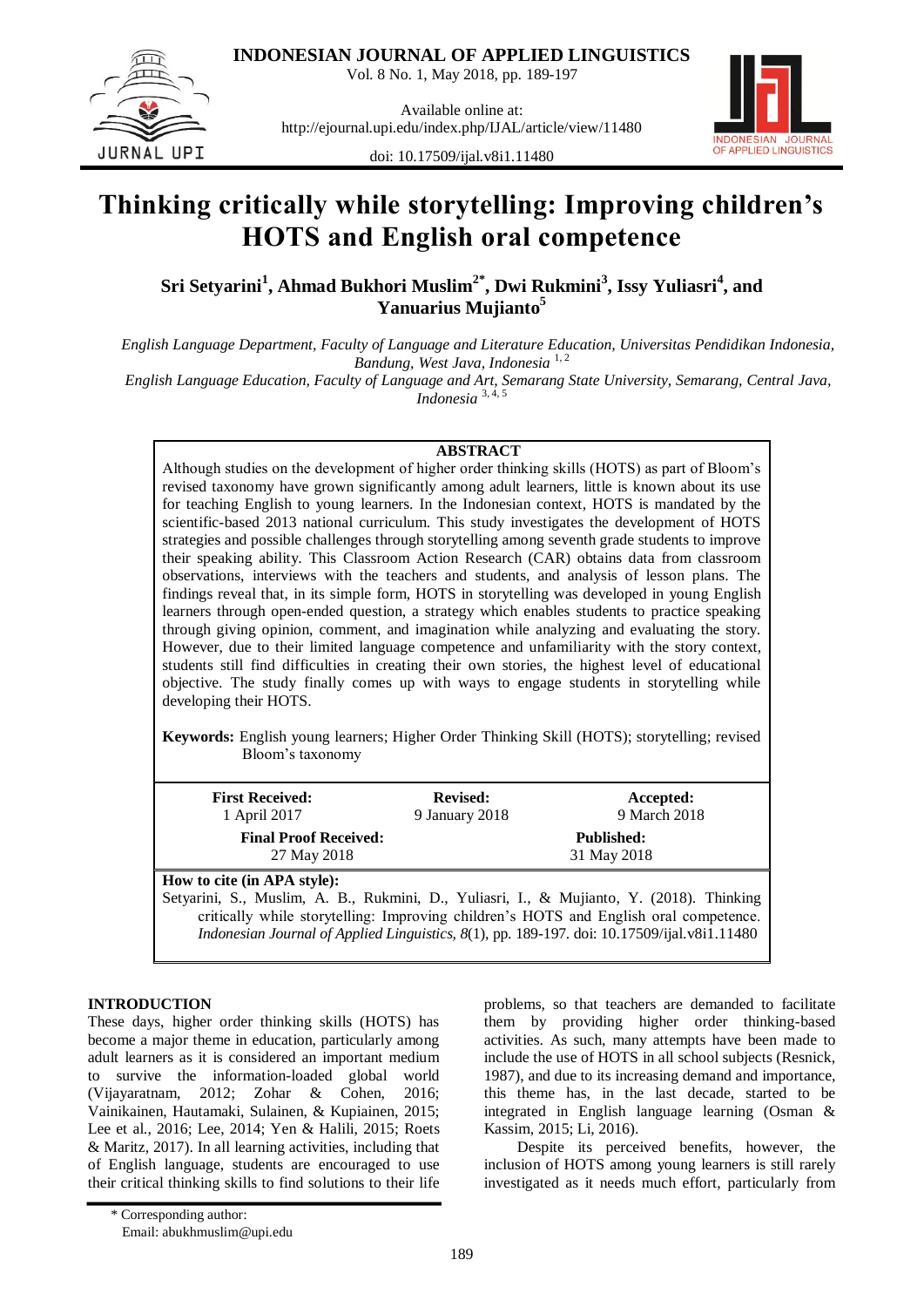teachers (Mathews & Lowe, 2011; Leon, 2015). Most HOTS activities are intended for adult learners to develop their reading and writing skills (Afshar & Rahimi, 2016) and, consequently, its use to improve children"s speaking ability is understudy. In fact, as Collins (1991) argues, the incorporation of critical thinking skill into language arts will both improve learners' writing and speaking skills. To achieve this, teachers of young learners should make use of all methods and materials, including the use of storytelling. For children and young learners, story or narrative is the backbone of their life by which they dream, remember, anticipate, hope, despair, believe, doubt, plan, criticize, construct, learn, hope and love (Hardy, 1978). He, furthermore, explains that stories can be a process of constructing mind or critical thinking in making meanings which pervades all aspects of learning which is required in the classroom.

In Indonesian context, many studies have been conducted on the use of storytelling among young English learners (Setyarini, Damayanti, & Harto, 2008; Damayanti, 2017) including the inclusion of local stories (Muslim, Nafisah, & Damayanti, 2009). As a joyful learning strategy, storytelling can be an alternative to be implemented in the classroom so that learners can have a fun learning experience. For instance, Setyarini et al. (2008) investigates how childfriendly storytelling can improve the speaking ability of students. She found that the improvement of the students' speaking ability stems from their eagerness to give opinions, comments, and arguments in the discussion. This finding is in line with Yen and Halili (2015) that storytelling can stimulate students' critical thinking development through arguing and responding to the teachers" critical questions such as *why*, *how*, *how about*, and *what if*.

These studies, however, do not specifically address how storytelling can develop HOTS offered by Bloom"s revised taxonomy (Anderson & Krathwohl, 2000). The current study, therefore, examines how storytelling can further be used to instigate HOTS activities among young English learners through oral skills as well as some challenges teachers may find in implementing this critical thinking skill within classroom action research.

### **High Order Thinking Skill (HOTS) as educational objectives**

Nowadays, the development of HOTS in education is considered more necessary. The main purpose of education in the  $21<sup>st</sup>$  century is to provide students with the ability to think critically, to know what they do and justify it based on their well-informed decision making (Zohar & Cohen, 2016; Gardner, 1999; Armstrong, 2009). Consequently, it is not surprising that most teachers have positive attitudes towards the use of HOTS in their teaching practices. They have made various efforts to apply HOTS activities in their classrooms. To support and develop students' critical thinking, teachers at higher education should be able to provide students with classroom environments and practices which can support both students" sense of control and disposition for critical thinking (Stupnisky, Renaud, Daniels, Haynes, & Perry, 2008).

HOTS relates to educational objectives. As an effort to improve the results of learning process, learning objectives have undergone some significant changes. To have a more effective learning, Bloom"s taxonomy of learning objectives developed in 1956 includes six objectives; knowledge, comprehension, application, analysis, synthesis, and evaluation (Bloom, 1984). The six categories are a continuum of thinking skills ranging from the lowest (knowledge) commonly called Low Order Thinking Skill (LOTS) into the highest one (evaluation) called High Order Thinking Skill (HOTS). Although they are in the form of nouns, each of these objectives has some operational and identifiable words that teachers and other educators can use when assessing their students' learning achievement.

Many scholars, however, consider these educational objectives less operational and empowering. It is believed that noun is more rigid and less dynamic, making it hard to be classified in assessment activities. To make it more identifiable, Anderson and Krathwohl (2000) revised these educational objectives into six different objectives which are considered essentially similar but more easily identifiable. The objectives include six more operational verbs such as remembering, understanding, applying, analyzing, evaluating and creating. Compared to Bloom"s taxonomy, these categories are considered more operational and easily identifiable. Besides, the revised taxonomy also includes "creating" which is higher than just evaluating. It is the highest thinking skill that not all learners, particularly children, can perform. Like the original version, this revised one also ranges thinking activities from low order thinking skill (LOTS) into high order thinking skills (HOTS).

Considered important in improving the educational objectives, adults like teachers and teacher educators, should have good understanding about the HOTS development of their children or students. As educators, we have to be able to identify HOTS elements in our students' learning activities. Brookhart (2010) mentions three main characteristics of HOTS; transfer, critical thinking and problem solving. For her, learning should be more than merely remembering or understanding but transferring new knowledge into other new environment, which is the cognitive dimension of the revised Bloom"s taxonomy. She also argues that assessing students' critical thinking can increase their academic achievement. Students should be directed to develop their critical thinking and curiosity for learning new information. Finally, the ultimate skill that students should have is their ability to identify problems which appear in their life and set a solution to these problem. So, problem solving skill is the highest criteria of HOTS in learning.

In practice, HOTS can be developed through students' learning activities. Teachers can involve their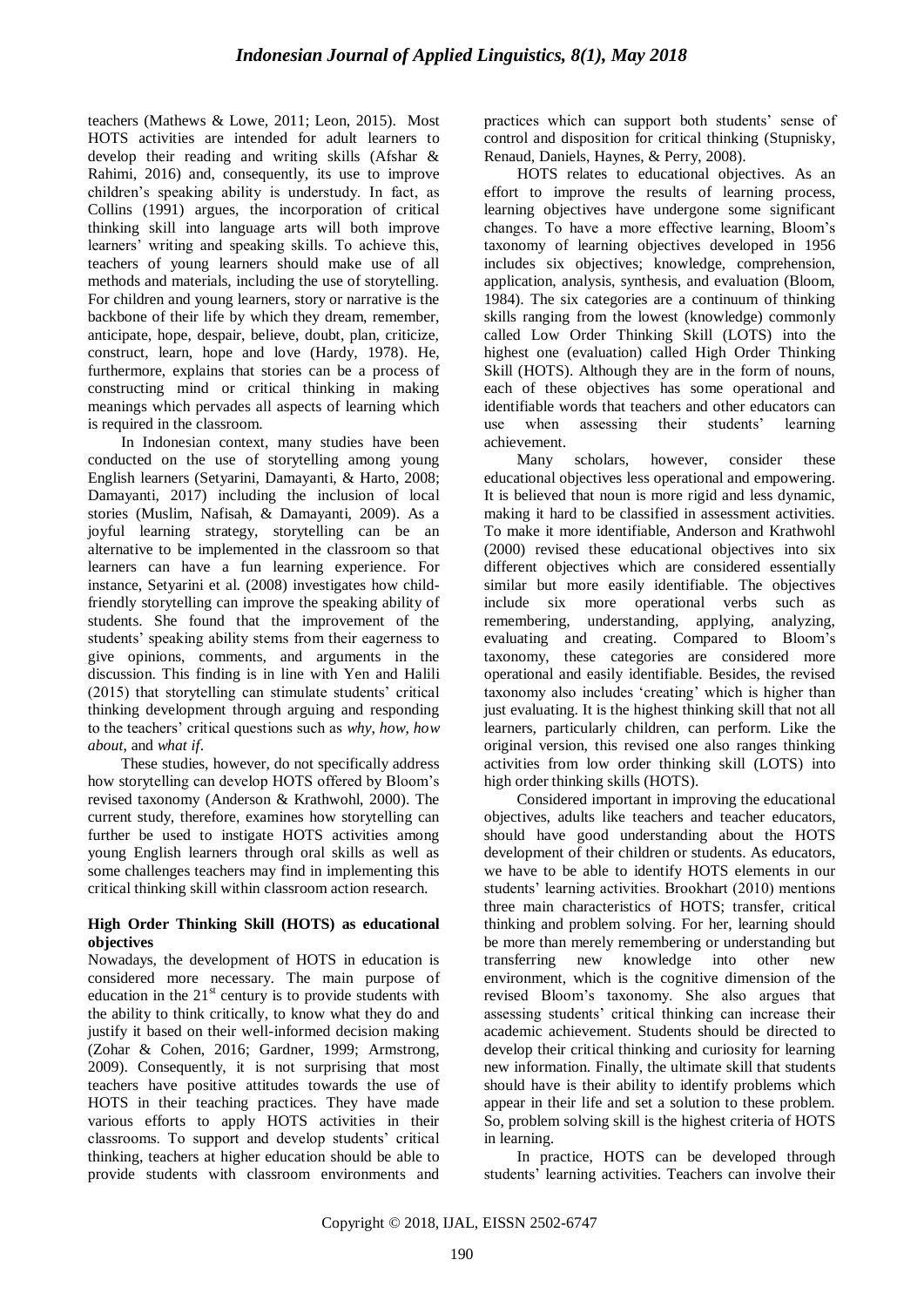students in various critical thinking activities which include observation, comparison, explanation, and prediction (Rodd, 1999, p. 351). As part of HOTS development scheme, students should be encouraged to take part in decision making process. These activities are expected to be able to nurture in students the ability to question the authority or to avoid absolutism (Mathews & Lowe, 2011). Teachers should involved students in classroom activities which enable them to develop their sense of scepticism to each information students receive from their environment.

HOTS can be both individual and social activities. Including verbal and quantitative reasoning, critical thinking can be developed both individually and in groups (Vainikainen et al., 2015). To nurture their critical thinking skills, teachers can involve students in these two types of activities. However, considering the importance of peers among teenagers, this skill can be developed more easily within social group. Studies show that HOTS is developed more in social or group than individual activities like group projects or other collective problem solving activities. Group problem solving is considered an effective way to develop higher order thinking skills among students (Vijayaratnam, 2012). To support social activities, Anderson, Howe, Soden, Halliday, and Low (2001) encourage the use of peers critiques of class works and other components which include direct instruction, modelling, coaching. In relation to the massive influence of technology in the life of today"s young learners, cooperation in mobile learning game can be a useful media for developing critical thinking skills (Lee et al., 2016).

HOTS is applicable across disciplines. Although some studies show that most HOTS is applied in science and engineering subjects at higher education since university students are considered to have owned necessary skills to develop their critical thinking skills, others indicate that it can also be developed in nonscience majors like English language learning. Critical thinking skill can even be taught in language teaching to non-language-majoring students (Minakova, 2014). Moreover, components of strategic thinking skills such as questioning, collecting information and investigating, can be used to improve language learning, especially the task-based approach (Osman & Kassim, 2015) as this study focuses.

## **HOTS in English language learning through storytelling**

Although its implementation is not as old as in education, the use of HOTS in language learning has been firmed and significant. Nevertheless, given the four language skills, most studies on HOTS focus on literacy, particularly writing skill (Osman & Kassim, 2015; Roets & Maritz, 2017; Minakova, 2014). It is believed that literacy, particularly writing, is the barometer of human thought and mind which necessarily needs critical thinking skill. This notion is also considered more acceptable among adult learners who rely most on reading and writing as the parameter of their thinking activities. The focus on literacy (reading and writing) is not always relevant with English young learners who commonly rely on verbal acquisition of language as their main learning activity.

Unlike in adults, oral cycle plays a significant role in the learning process of young English learners. Among young children, language strongly relates to verbal, linguistic, and logic, thus language learning can serve as a good place for the development of critical thinking skills among learners. Borrowing one element of Bandura"s (1997) self-efficacy, verbal persuasion is an important aspect of critical thinking strategies. Positif affect during task performance will enhance someone"s efficacy (Mathews & Lowe, 2011), including English language young learners who rely on oral skills (listening and speaking). In a more specific context, Mali (2015) found that positive motivation from friends and teachers is a major attribution to students' speaking enhancement (p. 32) which may also be applicable among Indonesian students.

Of some language learning method for children, storytelling is the most favorite. It is the backbone activities by which children live and dream their life (Hardy, 1978). Considering the necessary role that storytelling has in children"s language learning process, it can also be used to develop their critical thinking skills (Thomas & Thorne, 2009). This notion is supported by Douglas and Gomes (1997) who claim that stories may promote discussion, generate students' imagination and grow their involvement in their classroom activities. Storytelling can also become a means to improve students" oral communication skill because oral discussion of story content enables relation to their own life experiences by using their higher order thinking skill (Thomas & Thorne, 2009). Another claim on the strength of storytelling in promoting HOTS was also made by Weels (1986) who states that storytelling enables young learner to assimilate new ideas and help them understand new concepts linked to their lives more easily.

Moreover, story or narrative also relates to cultural understanding. This competence is an important part of critical thinking skill young learners should necessarily acquire for their successful future engagement in the global world. Again, Douglas and Gomes (1997) add that stories are also effective in increasing tolerance and understanding of people from other cultures. Through the medium of story, the listener can safely explore what all human beings have in common as well as how they differ from each other. Stories have the power to gently remove the children from their usual reality and for a time immerse the listeners in a different time and place. Through story imagination, each child can venture beyond the boundaries of individual experience and know what it is to share in another person's travels or feel another's sorrow or celebration. Therefore, integrating HOTS in storytelling should necessarily be applied among EFL young learners, particularly to improve their speaking ability which is the main skill required in storytelling activities.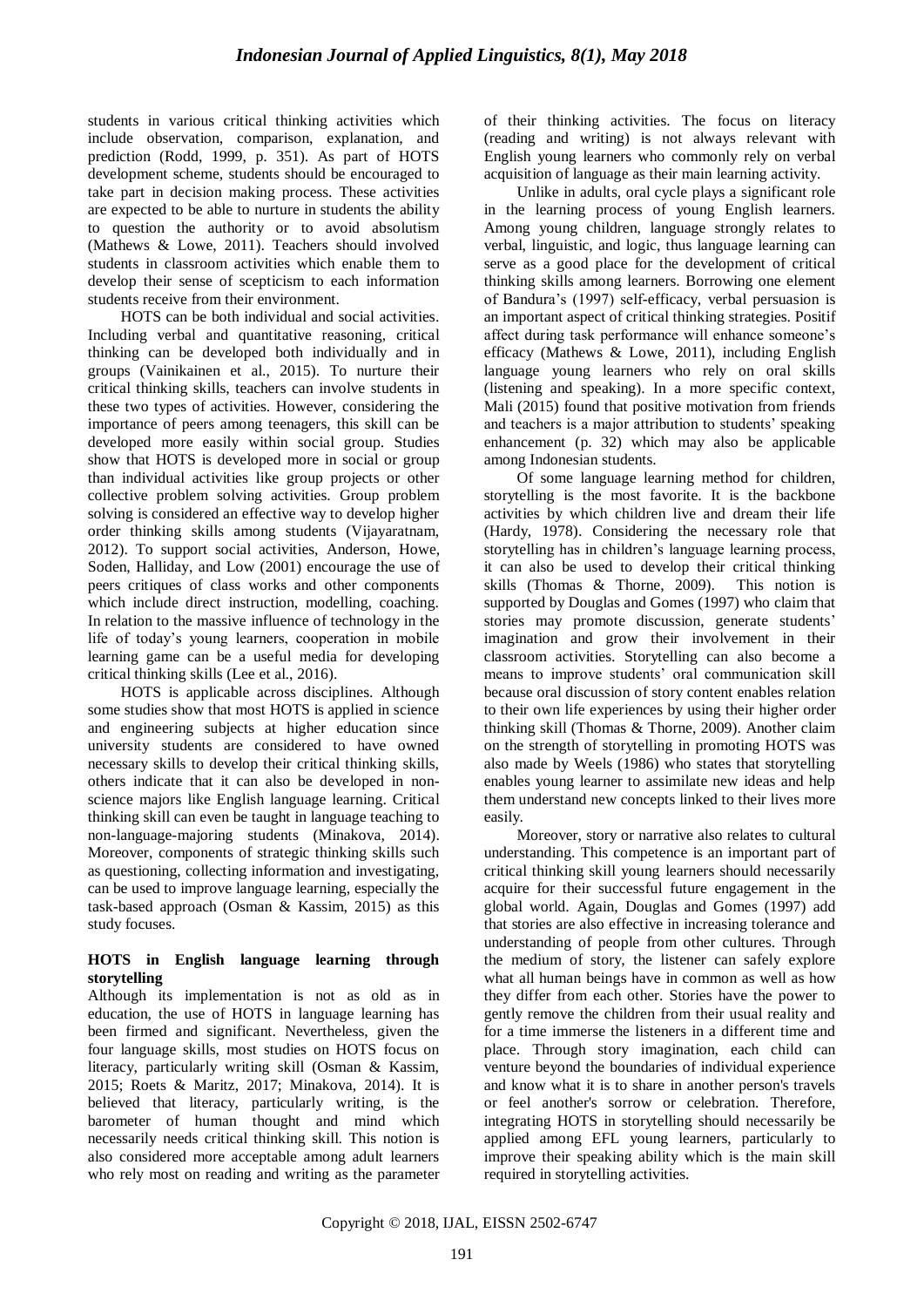The implementation of HOTS is influenced by age and psychological maturation. Most HOTS practices are implemented for adult learners in higher education (Stupnisky et al., 2008; Mathews & Lowe, 2011; Osman & Kassim, 2015). This choice seems to make sense considering the ability of adult learners to be engaged in HOTS-based activities such as questioning the authority, being skeptical and believing in relativeness. However, as previously mentioned, these activities can, to certain extent, also be applied in learning activities among children, including young English language learners. So far, no studies specifically address how critical thinking skills relate to speaking ability. One study only investigates the relationship between reflective thinking and speaking ability among EFL learners (Afshar & Rahimi, 2016), not their critical thinking. As this study focuses, it will be more interesting to investigate how HOTS relates to speaking ability and how social support influences the attrition of speaking skill of year seven students who are the participants of this study.

#### **Bloom's revised taxonomy, HOTS, and children's language learning**

Considering the nature of children"s thinking which is relatively less complicated than that of adults, the implementation of critical thinking in language learning, especially among young learners of English, may become more challenging. Roets and Maritz (2017) argue that mastery of HOTS is not easy to achieve, even for adult learners like nursing master students, as evidenced from their lack of logical order of thoughts, and let alone for children. Therefore, the development of HOTS may take time and need teachers" supports. Evidences show that although HOTS is encouraged in many educational policy documents, like the National Curriculum in the case of Indonesia (Ministry of Education and Culture, 2013), most classroom practices are still based on pedagogy of knowledge transmission focusing on low-order cognitive levels (Zohar & Cohen, 2016). As a common practice, especially among Asians, all learners, both adults and children are used to being taught to use low-order cognitive levels. For instance, students are often exposed to answer who, what, and when questions instead of why, what if, and how if. They are used to retrieving information without having the ability to apply or synthesize the information they receive from their environment. If they can perform these skills, reaching the stage of evaluating some phenomenon or creating a new object or idea, which is the highest continuum of HOTS, is even harder.

The development of HOTS among young English learners becomes more complex when it is handled by less competent teachers in both pedagogical and academic skills. Our observation as teacher educators who are involved in many teachers' trainings show that not all teachers have good understanding of HOTS that they cannot develop this skill in their students. In his study, Li (2016) found that most teachers in China hold insufficient understanding about the concept of HOTS. Despite their positive attitudes towards its integration in language learning through reading, science and math, they do not believe it should be specifically taught in English classrooms. He furthermore argues that teachers should have training in developing content and pedagogical knowledge of teaching thinking skills.

To help develop students" HOTS, teachers should also be familiar with students' learning styles. Along with the issue of inclusive education, they should, in fact, know the learning style of each student. Yee, Yunos, Othman, Hassan, Tee, and Mohamad (2015) state that identifying students' learning styles is important in developing a more effective and conducive learning environment for learning HOTS (p. 143). Following Gardner's (1999) and Armstrong's (2009) multiple intelligences, some students may be more verbal and linguistic, some others are more spatial and physical, and the others tend to be more mathematical and logical. To anticipate these different learning styles, teachers should not only focus on cognitive aspect since high cognitive density does not guarantee the promotion of HOTS as it is more related to social cognition (Lee, 2014). Teachers should also focus on developing the critical thinking skills of their English learners in social interaction with their peers.

Considering these challenges in implementing HOTS in students' oral competence, it is reasonable that the development of critical thinking skills has a long process. As Zohar and Cohen (2016) argue, the development of HOTS may take time and faces challenges. Although HOTS is encouraged in many educational policy documents, most classroom practices are still based on pedagogy of knowledge transmission focusing on low-order cognitive levels. Therefore, this study examines some possible challenges that English teachers may encounter in developing HOTS through storytelling in their junior high school students.

# **METHODS**

The study used two cycles of Classroom Action Research (CAR) (McTaggart, 1992) which included year eight students in two different junior high schools in northern Bandung of Indonesia for one semester in 2015. Data were collected through classroom observations, interview with the teachers and students, as well as analysis of teachers" written lesson plans for one semester in 2015. During the first month of the study, the teaching practices in two classrooms (each classroom has 30 students) Indonesia, were observed to identify HOTS practices whereas two teachers and eight students from the two schools were also interviewed to identify their understanding of HOTS. Two classes and two teachers were purposefully selected to provide more comprehensive account of teacher"s teaching practices.

Following a guide, observations focused on identifying HOTS practices in the classroom and students" attitudes during the storytelling activity. Meanwhile, data from interviews with the students were aimed at investigating the students "responses and

Copyright © 2018, IJAL, EISSN [2502-6747](http://u.lipi.go.id/1435827202)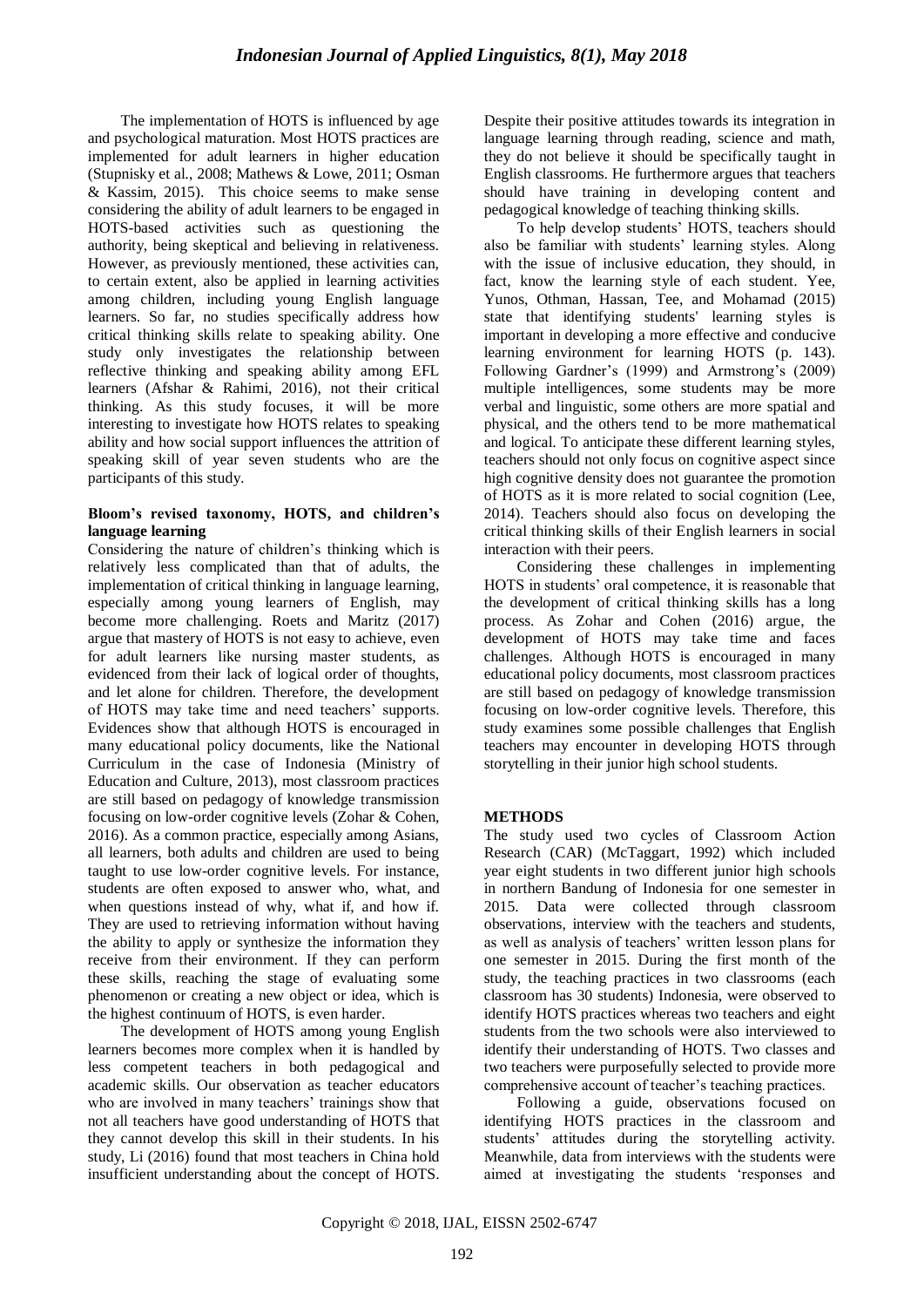comments on HOTS in storytelling to improve the students' speaking ability, whereas teachers' lesson plans were examined to identify how the have included Bloom"s revised taxonomy in their teaching practices. Results were triangulated to answer research questions.

In the second month of the study, having identified the teachers" practices in storytelling as well as teacher"s and students" understanding of HOTS, the researchers involved the participating teachers in a short training on storytelling strategies and how to develop a lesson plan which focus on deep learning, using HOTS as the main goals. The teachers were also asked to provide stories of Indonesian legends and folktales before they implemented this new strategy for the remaining semester.

Following a guide, observations focused on identifying HOTS practices in the classroom and students" attitudes during the storytelling activity. Meanwhile, data from interviews with the students were aimed at investigating students" responses and comments on HOTS in storytelling to improve the students' speaking ability, whereas teachers' lesson plans were examined to identify how the have included Bloom"s revised taxonomy in their teaching practices. Results were triangulated to answer research questions.

Finally, due to ethical requirements, approval was sought from school two principals, teachers, students and their parents. Prior to data collection process, an explanatory statement was provided to all participants describing what they were supposed to do during the observation, interview and document analysis. Participation in the study was voluntary and each participant was permitted to withdraw anytime during the data collection process.

### **FINDINGS AND DISCUSSION**

The results of this study is divided into three sections: Bloom"s revised taxonomy elements identified during storytelling activity in the first cycle of CAR, HOTS activities identified during the second cycle, and challenges teachers experienced in developing students' HOTS elements and some possible solutions offered.

#### **Thinking skill activities in the first cycle of storytelling**

Data obtained from observation, interview and document analysis during the first cycle show that students" thinking skills were limited to remembering and understanding the facts from the story which are only of knowledge and comprehension levels (Bloom, 1984). Students have not reached applying, analyzing and higher level*.* This means that they still have lower order thinking skills (LOTS) as they only remembered, understood, and mentioned aspects of stories they had learned during the learning process. For example, when the teacher asked some possible meanings from the story tittle, the students only provided one single exact answer without trying to find out other alternative meanings. During the discussion, the students were only able to remember the name of the characters of the story and some important events in the story without providing logical justification to their answers.

This LOTS activity also influences the learning process. Students tend to show low engagement when they are only individually exposed to knowledge and comprehension questions. Observations show how students in both classrooms were not really engaged in the learning process due to teacher"s inability to involve them in more challenging activities. They did not really enjoy listening and then discussing the story told to them due to teachers" ways of organizing learning activities. The story was not really familiar to the students so that they ignored the discussion and show psychological boredom when taking part in the classroom activity. These practices do not represent the philosophy of the 2013 National Curriculum which emphasizes learning autonomy, local content, and group project. Besides, HOTS should also be developed through social activities like group project (Vainikainen et al., 2015; Vijayaratnam, 2012).

Some reasons underlie the minimum implementation of HOTS activities in the first cycle. First, the teacher did not give some *open-ended*  questions such as *how, why, why if,* and *how if* which lead to their use of HOTS. Thus, the teachers did not stimulate students" higher order thinking when reading the short story by inviting them to think more critically based on evidences in the story. During this first cycle, the teachers simply asked the characters in the story, the plot and the conflicts occurred, for example, "*who were they in the story? when and where did the farmer go?"* Such these remembering and understanding questions belong to lower order thinking skills as they do not require students to think critically by providing their opinions, reasons (agreement and disagreement) and sharing their experience relevant to the story.

Teachers seemed to have problems in implementing HOTS within storytelling. Interviews with teachers show several problems they face in running HOTS activities. The first problem relates to teachers" lacking the knowledge of story and storytelling process. The two participating teachers are not used to reading stories loudly, let alone writing their own stories. One teacher said that "we never develop our own story…so far we only adapt the story available in the textbook". Copying stories from textbooks does not provide teachers with necessary storytelling competence which can attract the students" minds and stimulate their critical thinking skills.

In addition to low reading habit, the teachers also highlight their insufficient linguistic knowledge which include grammar and reading skills. Due to this low grammar skill, they cannot creatively improvise the stories taken from the textbooks. One teacher said, "I just know that story always use simple present tense and never think that other tenses can be used in this context". Such statement indirectly indicates that the teacher did not have sufficient ability to compose their own stories, particularly those which relate to the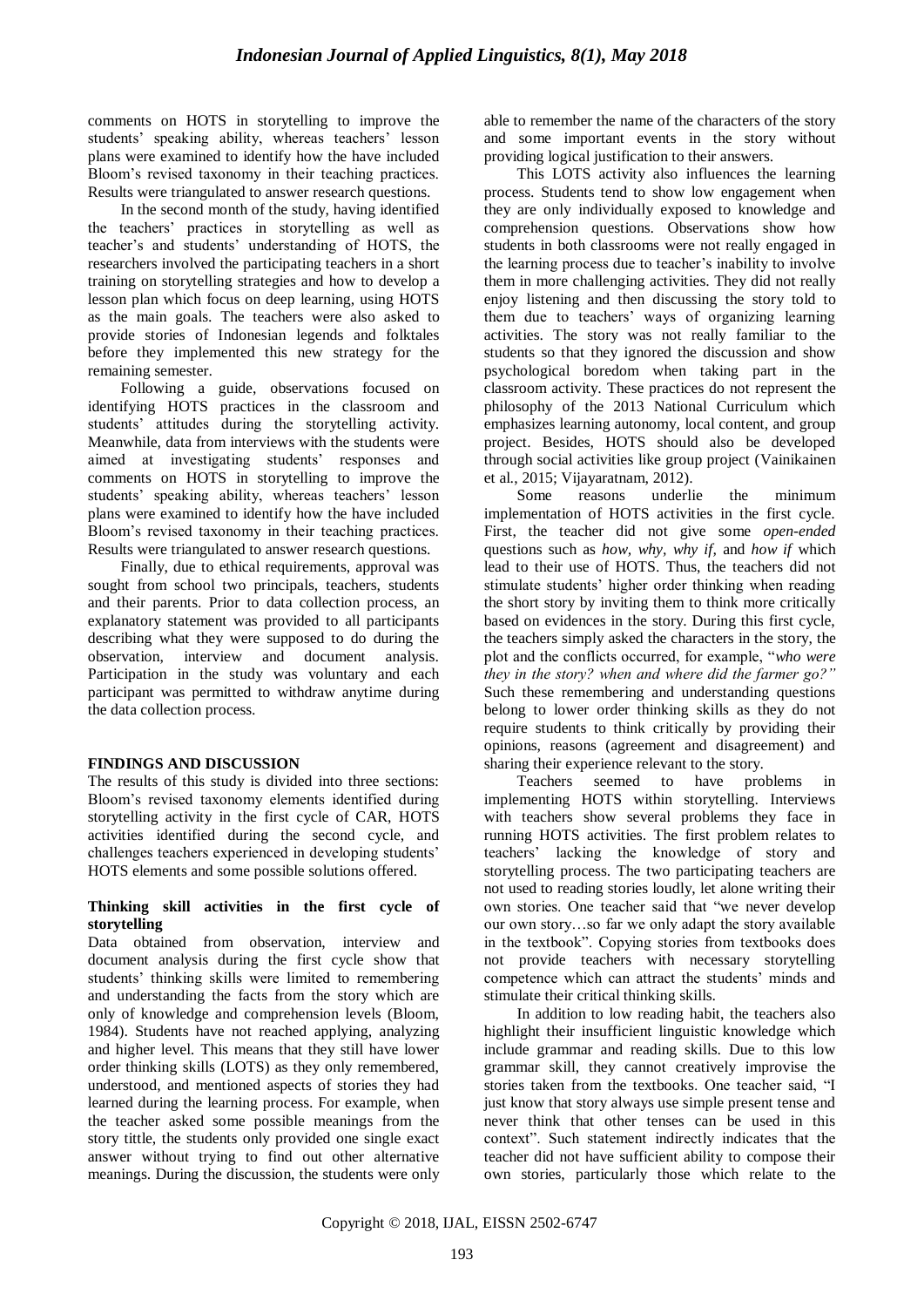students" cultural backgrounds. Insufficient reading skill also inhibits their ability to vary the questions given to the students by involving them in HOTS activities.

Teacher"s inability to implement HOTS in storytelling activity is also amplified by students. During the interviews, many students said that they only understood a little about the stories their teachers told them. The two teachers also could not internalize the storytelling process into their hearts and minds so that they could not engage their students. Most students did not understand what the story was about and found difficulties in understanding the content of the story, let alone associating the stories into their real life conditions. One student states,

… the story is hard to understand. I found many new words, new contexts I don"t know. Some features and objects I also never met before… I am very confused, really confused.

Similarly, document analysis also supports this absence of HOTS activities. Lesson plans of storytelling written by the teachers show how teachers still use LOTS questions. Students were only asked to tell the names of the characters in their story and its plot without further investigating the content of the story using HOTS activities. These abovementioned findings show how the two teachers have just implemented the first two LOTS (remembering and understanding) and have not moved to the remaining elements of the educational objectives (Bloom, 1984; Anderson & Krathwohl, 2000) which include applying, evaluating, analyzing and creating.

### **HOTS activities in the second cycle of storytelling**

Having evaluated the learning process in the first cycle, the researcher involved the two teachers in a training of high order thinking skills. After the reflection phase, they are exposed to storytelling techniques and various exercises of Bloom"s revised taxonomy of educational objectives (Anderson & Krathwohl, 2000) which include analyzing, evaluating, creating. The participating teachers were trained to select their own stories, from the textbooks or other sources, relevant to their students" cultural backgrounds. As suggested by Muslim et al. (2009), the use of local stories can both improve students" comprehension and enable them to create their own stories. This ability of evaluating the stories told to them and creating their own stories based on their cultural background are two levels of higher order thinking skills (HOTS) that students need to acquire to survive the information-loaded era.

The result of classroom observation in the second cycle revealed some significant changes. During the learning process, the two teachers involved students in some HOTS activities with relatively high engagement. This change is caused by several reasons. First, the teacher chose an interesting and child-friendly story from their cultural background so the students were familiar with the story. Second, the teacher presented the story interestingly by using the visual media (pictures and videos) accompanied by relevant physical gestures to help the students imagine the story. Third, to improve students" HOTS, the teachers provided students with some open-ended questions which do not require exact answers. Teachers' questions include *why, what will, how about, how if,* and *if you were* as seen from this extract,

Why did the farmer kill the hen? If you were a farmer, what would you do with the hen? How if the hen ran away and did not come back? What will happen if ...?

Confirming Rodd (1999), these questions enable the teachers to exploit their students" HOTS by comparing the story with that of their life as well as asking the students to predict what will possible happen to the main character in the story (the farmer and hen). These open-ended questions allow students to exercise questioning the authority and avoid absolutism (Mathews  $&$  Lowe, 2011). Meanwhile, students' ability to come up with some possible "solutions to the problems" offered through these questions show their ability to 'transfer' problem into another context and offer a solution (Brookhart, 2010, p. 3) based on the group discussion within their social cohort (Vijayaratnam, 2012).

Similarly, observations show some identifiable evidences of HOTS development among students. For instance, during the storytelling process in the classroom, most students seemed to be curious about the story. In addition to answering LOTS open-questions about *The farmer and hen* in pairs or small groups, they kept discussing about the story with their friends. During the classroom discussion, some students even had the courage to go against their friends' comments when discussing some open-ended questions in the story. Supporting what Douglas and Gomes (1997) have claimed, stories may promote discussion, generate students' imagination and grow their involvement in their classroom activities. The teacher-led discussion during the storytelling process enables the participating young learners to assimilate new ideas from the story and link it to their own lived experience.

Furthermore, this gradual shift from LOTS into HOTS in the second cycle is also confirmed by teachers. Based on the interviews, the two teachers acknowledged that their students show higher enthusiasm and engagement when listening to stories derived from their cultural backgrounds. Students found it easy to relate the stories to their real life background when explaining the stories or answering the teacher"s questions about the stories. One teacher said, "the story adapted from the daily context helps them to get better understanding. They may link the content of the story with their real life." Confirming the previous study (Muslim et al., 2009), cultural familiarity with the content of the story improves students" comprehension, despite their limited English speaking ability.

Besides cultural familiarity, learning media also increases engagement. The teachers believe that the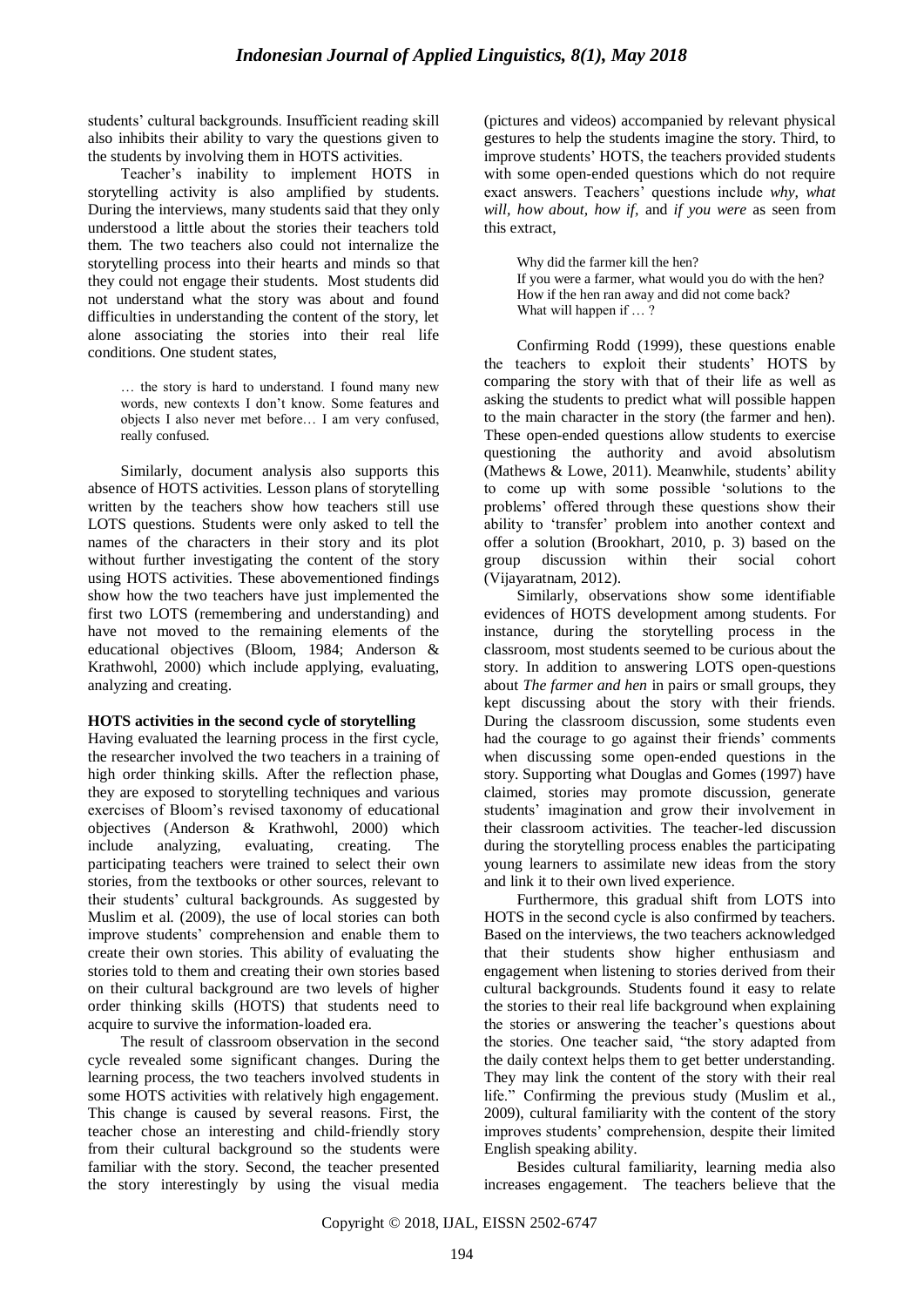visual media used during the story telling such as pictures and videos, physical gestures, as well as openended questions helped them to discuss and tell the story more interestingly. With the help of these media, students can actively be engaged in classroom activities. One teacher contended,

I use pictures and video to help the students visualize the story, then I also use gestures to make the storytelling more interesting. When the story has been delivered, I ask them some open-ended questions to stimulate them to think and involve in the classroom activity.

That students were more actively engaged in the second cycle is also confirmed. Interviews with sample students show that they are more interested in listening to and discussing the story with their teachers. With teachers' use of pictures and other media, many students find it easier to understand the story which is also relevant with their cultural background. One student said,

I feel easier to understand the story presented by the teacher because the story is like our everyday life and the teacher also uses pictures to help us imagine the story.

These findings show that peers and learning media seem to serve as a positive support for the thinking development of students who are technology savvy (Lee et al., 2016). In addition to the benefits of media use (pictures/video) which supports not only students" verbal and linguistic but also spatial and physical styles of learning (Gardner, 1999; Armstrong, 2009), peers" discussion or critique encourages students and therefore improves their engagement and involvement in the storytelling process (Anderson et al., 2001; Yee et al., 2015). Besides, positive motivation from friends and teachers is a major attribution to students' speaking enhancement (Mali, 2015). As young learners, the participating students feel more challenged, motivated, enthusiastic and encouraged to express their feelings and imagination about the story and do not feel embarrassed of making mistakes which is a common phenomenon among English learners.

Moreover, the implementation of HOTS activities is also confirmed by document analysis. The participating teachers included HOTS activities such as "evaluating" and "creating" in their lesson plans. The learning outcomes mentioned in the lesson plans include students" ability to evaluate whether the story of "the farmer and the hen' is good or bad, interesting or boring, and to extract relevant learned lessons. However, due to their limited vocabulary and language competence, students still find difficulties in creating their own interesting stories based on what they have heard from their teachers. This shows that they have not developed the ability to create something new out of the existing one, which is the highest level of HOTS (Anderson & Krathwohl, 2000).

In detail, open-ended questions relatively influence the students to develop their higher order thinking in speaking. It was understandable because through openended questions, students are provoked to elaborate the answer and discuss it with the teacher (Resnick, 1987). Amplifying the philosophy of learner-centered in the 2013 curriculum, students get the autonomy to put their idea freely without getting restricted in terms of the correct answer to what questions (Moon & Nikolo, 2000).

### **Some challenges identified**

Despite the relatively successful implementation of HOTS among the participating students, some challenges were identified. First, due to their limited linguistic knowledge, the two teachers found some difficulties in developing open-ended questions connected with the story given in the classroom. As classroom observation reveals, they still find it hard to develop questions which can stimulate students to evaluate the stories, synthesize some important issues as well as create stories of their own. To overcome the difficulties, the researchers provided teachers with some strategies and techniques for developing open-ended questions, which offered students an opportunity to develop their higher order thinking skills through giving the answers, opinion, and even arguments to the questions based on their own experience and prior knowledge related to the story they were learning in the classroom.

In fact, the implementation of HOTS activities in speaking skill is relatively novel. In terms of language skill, this study extends some previous studies which address the development of HOTS in reading and writing skills (Osman & Kassim, 2015; Roets & Maritz, 2017; Minakova, 2014). The fact that students can develop their HOTS during oral discussion in the classroom, not only reflective thinking (Afshar & Rahimi, 2016), shows that the use of open-ended questions such as why, how if, and as if can improve students' speaking ability.

In addition to this relatively successful implementation of HOTS activities, teachers still find challenges in implementing these critical thinking skills through storytelling. The challenges include teachers" limited storytelling skills, students' limited English proficiency, the provision of stories relevant with students" cultural backgrounds, and the financial and psychological cost of designing relevant learning media. One teacher said,

Sometimes I feel confused when I have to use high order thinking skills with my students. Their English language is not really good because they are still class seven. I am also not really good at story telling. Besides, making media for story telling is also expensive. Sometime I have to use my own money to prepare the learning media.

To help overcome these difficulties, some suggestions need to be offered. Based on their low confidence in carrying out effective and engaging storytelling, teachers need an in-house training on how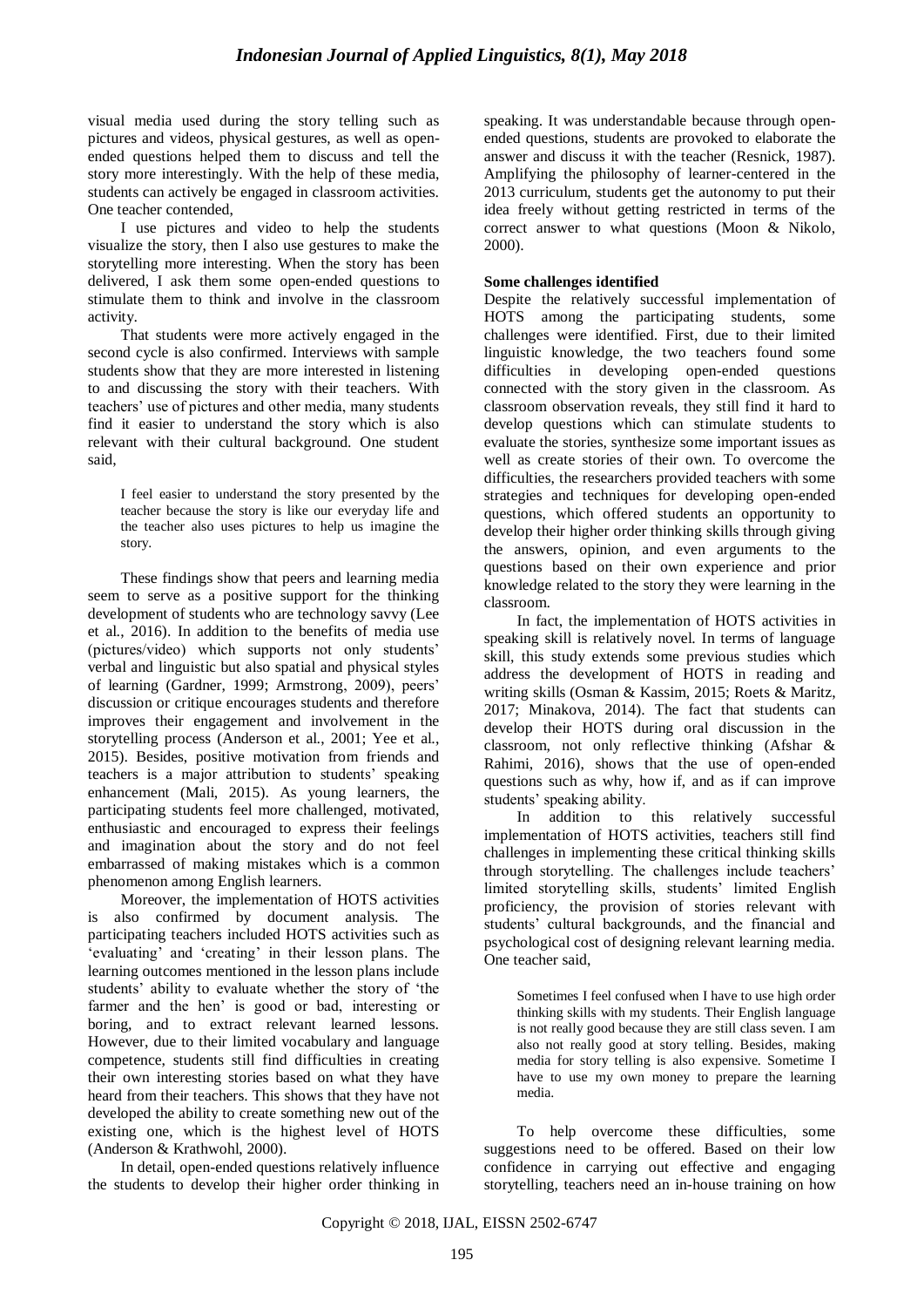to deliver a story with appropriate expressions, intonation, gestures, and media which can finally enhance students" engagement. To enable students to reach the highest level of HOTS (creating), they need to be exposed to various stories, particularly from their own cultural backgrounds whose contents are familiar to them. Teachers also need to provide more creative learning media so that they can help students' comprehension, enhance engagement as well as support their development of HOTS.

Finally, the development of teachers' language competence takes time. The duration of 3-4 weeks is insufficient to upgrade teachers' skill of storytelling and grammatical competence. Echoing what has been recommended to Chinese teachers (Li, 2016), a lengthy and continuous training is necessary for the two participating teachers so that they feel more confident with their skill of storytelling and developing HOTS activities.

#### **CONCLUSIONS**

Based on the aforementioned results, this study concludes some important points. First, the provision of open-ended questions such as *'why, why if, how, how about and if you were'* can stimulate and improve students" HOTS which eventually improve their speaking ability. These questions provide students with the opportunity to express opinions, arguments, comments, reasonable reasons related to the story discussed. As a consequence, various alternative and relative answers are more encouraged and rewarded than single fixed answer. However, the development of students" HOTS is still progressing as they have not reached the highest level of creating.

Second, the teachers still have some challenges in implementing HOTS, particularly in designing openended questions and composing new stories relevant to their students" cultural backgrounds due to their limited linguistic knowledge. They need to develop their language competence so that they can feel more confidence when exploring stories with open-ended questions. Finally, to become more professional storytellers, the teachers should also be exposed to more storytelling strategies so that they can engage students and incorporate elements of Bloom"s revised taxonomy of higher order thinking skills*.* Further study should include more participating students and teachers from both junior and secondary schools so that a more comprehensive account of HOTS practices in the Indonesian context can be explored.

#### **ACKNOWLEDGEMENTS**

Funding for this study was provided by the center for research and community service of Universitas Pendidikan Indonesia.

#### **REFERENCES**

- Afshar, H. S. & Rahimi, M. (2016). Reflective thinking, emotional intelligence, and speaking ability of EFL learners: Is there a relation? *Thinking Skills and Creativity, 19*, 97-111.
- Anderson, L.W., & Krathwohl, D. R. (2000*). A taxonomy for learning, teaching, and assessing: A revision of Bloom's taxonomy of educational objectives*. New York: Longman.
- Anderson, T., Howe, C., Soden, R., Halliday, J. & Low, J. (2001). Peer interaction and the learning of CT skills in further education students. *Instructional Science, 29*, 1-32.
- Armstrong, T. (2009). *Multiple intelligences in the classroom* (3rd edition). Alexandria, VA: ASCD.
- Bandura, A. (1997). *Self-efficacy: The exercise of control*. New York: W. H. Reeman and Company.
- Bloom, B. S. (1984). *Taxonomy of educational objectives: Book 1 cognitive domain* (2nd edition). New York: Addison Wesley Publishing Company.
- Brookhart, S. M. (2010). *How to assess high order thinking skills in your classroom.* Alexandria, VA: ASCD Member Book.
- Collins, C. (1991). *Audiotaped transcript of tracy Boyd's tutoring session*. Texas: Texas Christian University.
- Damayanti, I. L. (2017). From storytelling to story writing: The implementation of reading to learn (R2L) pedagogy to teach English as a foreign language in Indonesia. *Indonesian Journal of Applied Linguistics, 6*(2), 232-245.
- Douglas, F., & Gomes, P. J. (1997). *Narrative of the life of Frederick Douglass, an American slave.* New York: Signet Classic
- Gardner, H. (1999). *Intelligence reframed: Multiple intelligences for the 21st century.* New York: Basic Books.
- Hardy, B. (1978). Towards a poetics of fiction: An approach through narrative. In M. Meek & G. Barton (Eds.), *The cool web* (pp. 12-23). New York: Antheneum.
- Lee, H., Parsons, D., Kwon, G., Kim, J., Petrova, K. Jeong, E. & Ryu, H. (2016). Cooperation begins: Encouraging critical thinking skills through cooperative reciprocity using a mobile learning game. *Computers & Education, 97*, 97-115.
- Lee, S. M. (2014). The relationship between higher order thinking skills, cognitive density, and social presence in online learning. *The Internet and Higher Education, 21*, 41-52.
- Leon, J. M. (2015). A baseline study of strategies to promote critical thinking in the preschool classrooms. *Gist Education and Research Journal, 10*, 113-127.
- Li, L. (2016). Integrating thinking skills in foreign language learning: What can we learn from teacher's perspectives? *Thinking Skills and Creativity, 22*, 273-288.